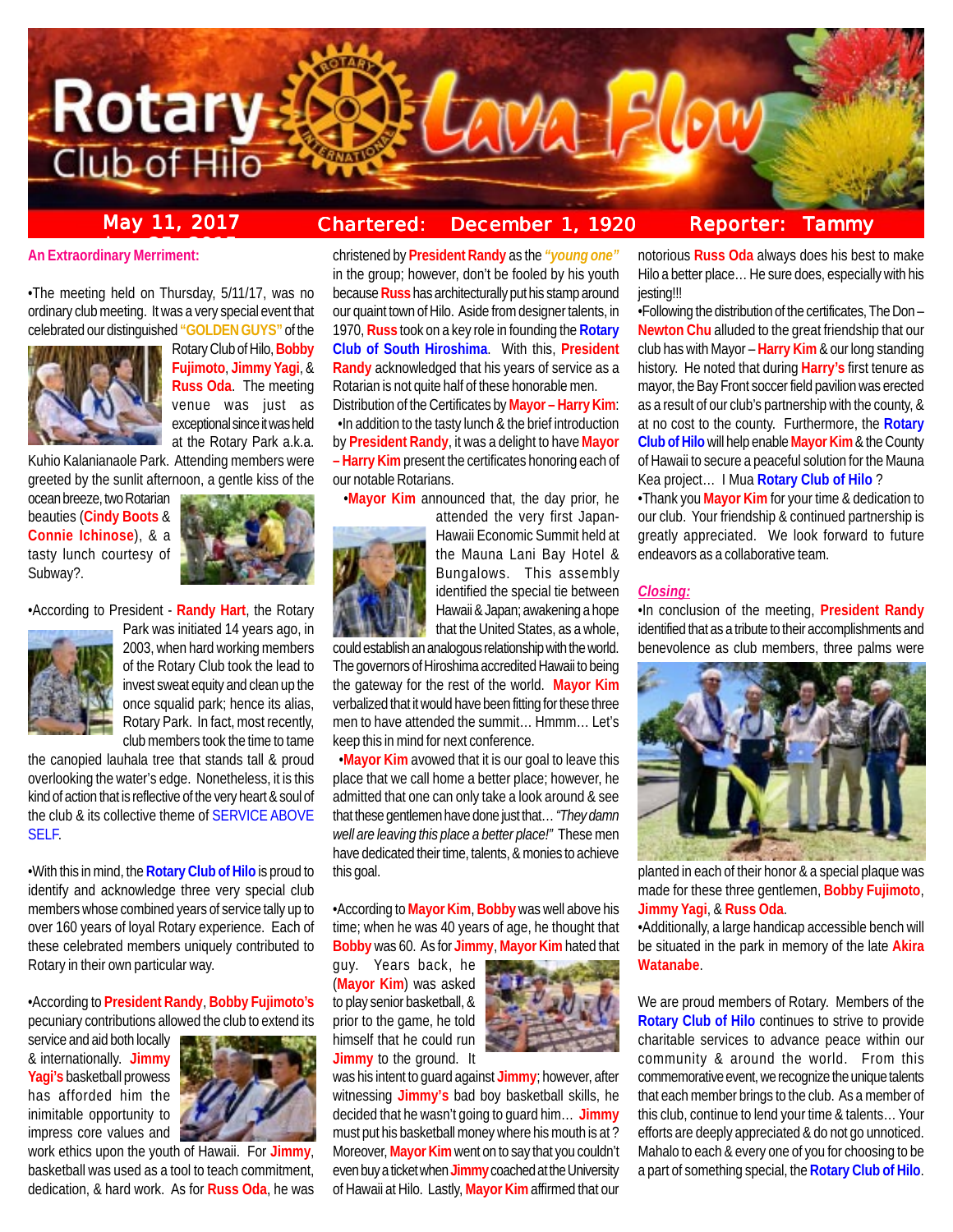### *Birthdays:*

**Steve Handy May 2 Stew Hussey** May 2 **Connie Ichinose** May 5 **Patty Terada** May 13 **Richard Johnson** May 16 **Anita Tatum** May 24 **Donnie Demuth** May 25 **Ian Birnie** May 28

### *Club Anniversary:*

**Kerry Glass** May 1,2009 (8) **Susan Munro** May 1, 2009 (8) **Ian Kitagawa** May 12, 2006 (1) **Stan Fortuna** May 20, 2016 (1)

### *Wedding Anniversary:*

**Toshi & Kahori Aoki** May 1 (34) **Nancy & Al Cabral May 1 (28) Gerard & Kathleen Carter May 1 (33) Steve & Shari Handy** May 3 (19) **Barb Garcia & Eric Bowman** May 10(9) **Connie & Galen Ichinose** May 17 (2) **Joe & Diana Hanley** May 26 (33) **Jen & Stefan Tanouye** May 29 (12)

### *Announcements:*

**May 19- Michelle Carvalho Partners in Development May 26 - No Meeting**

- President **Randy Hart**
- Past President **Wally Wong**
- President Elect **Steve Handy**
- Vice President **Mitch Dodo**
- Secretary **Treena Breyfogle**
- Treasurer **Corey Kawamoto**
- Sergeant at Arms **Dirk Yoshina**
- Rotary Foundations **Kerry Glass**
- Membership **Connie Ichinose**
- Public Relations **Marcia Prose**
- International Service **Stew Hussey**
- Community Service **Reese Mates**
- Vocational Service **Cindy Boots**
- Club Service **Kui Costa**
- New Generations **Gail Takaki**

### **Foundation Chairpersons:**

- Hilo Rotary Club Foundation **Nina Decker**
- 
- Hawaii Rotary Youth Foundation **Mitchell**











Photographer: **Stew Hussey**

# **Rotary Club o**